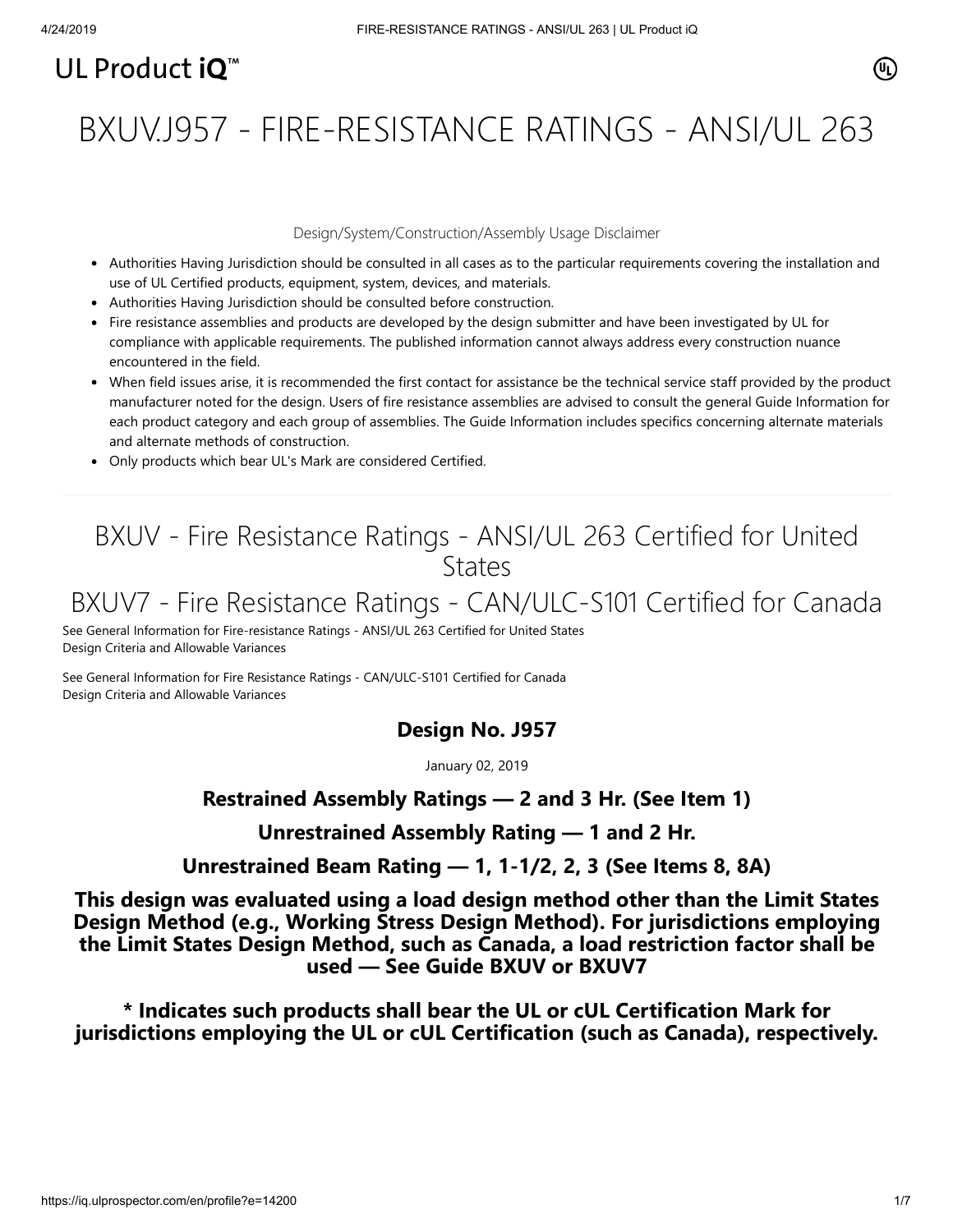

1A. **Floor Topping Mixture\* —** Alternate to Item 1 - Min 1/2 in. thickness of floor topping mixture having a min compressive strength of 1100 psi. Mixture shall consist of 6.8 gal of water to 80 lbs of floor topping mixture to 1.9 cu ft of sand. **HACKER INDUSTRIES INC** — Firm-Fill Gypsum Concrete, Firm-Fill 2010, Firm-Fill 3310, Firm-Fill 4010, Gyp-Span Radiant

**Floor Mat Materials\*** — (Optional) — Floor mat material nom 1/8 in. (3 mm) thick loose laid over the precast concrete unit. Floor topping thickness shall be a min of 3/4 in. (19 mm). **HACKER INDUSTRIES INC** — FIRM-FILL SCM 125

**Alternate Floor Mat Materials - (Optional)** — Floor mat material nom 1/4 in. (6 mm) thick loose laid over the precast concrete unit. Floor topping thickness shall be a min of 1 in. (25 mm).

**HACKER INDUSTRIES INC** — Type FIRM-FILL SCM 250

**Alternate Floor Mat Materials - (Optional)** — Floor mat material nom 3/8 in. (10 mm) thick loose laid over the precast concrete unit. Floor topping thickness shall be a min of 1-1/4 in. (32 mm)

**HACKER INDUSTRIES INC** — FIRM-FILL SCM 400

**Alternate Floor Mat Materials - (Optional)** — Floor mat material nom 3/4 in. (19 mm) thick loose laid over the precast concrete unit. Floor topping thickness shall be a min of 1-1/2 in. (38 mm).

**HACKER INDUSTRIES INC** — Type FIRM-FILL SCM 750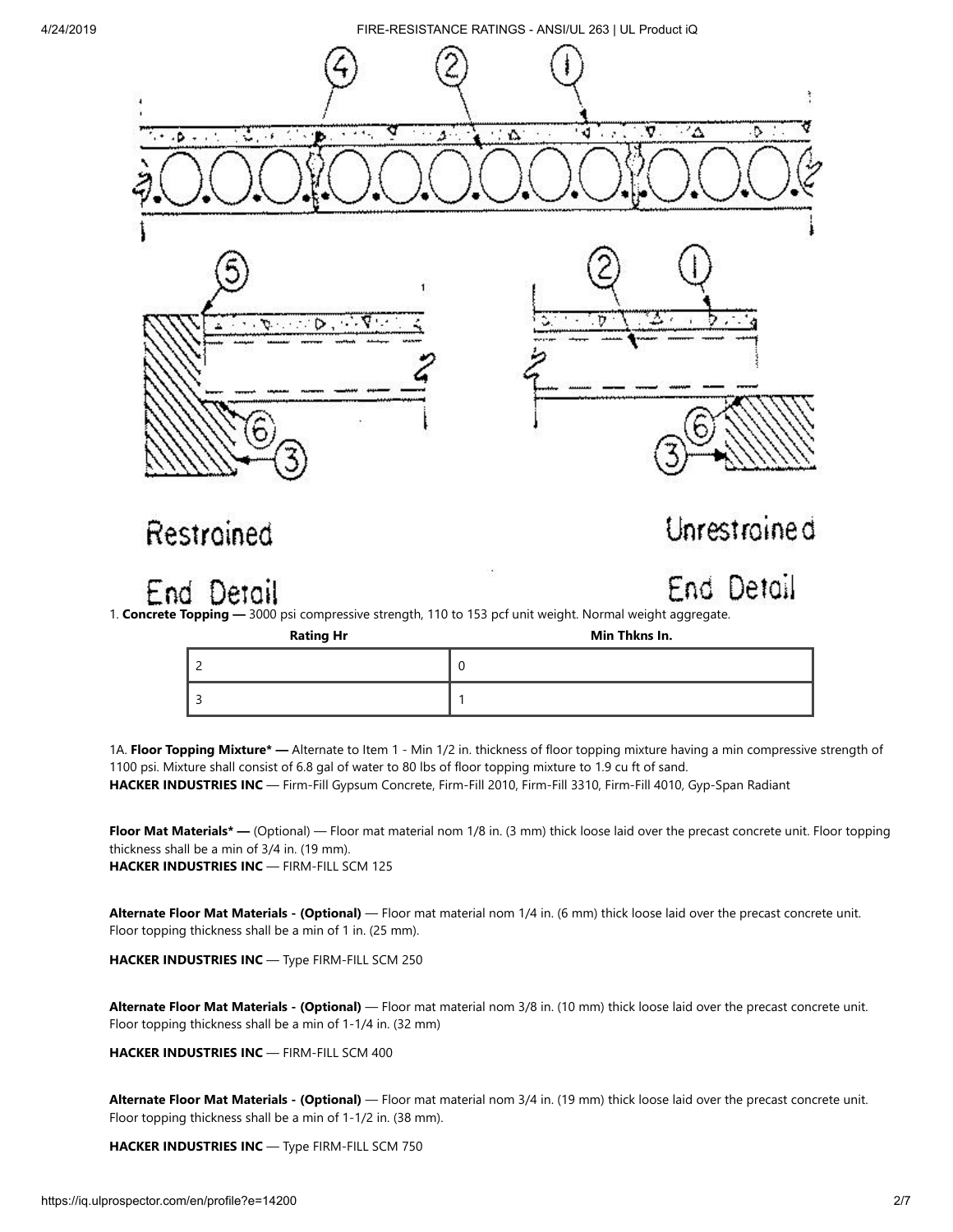**Metal Lath (Optional)** — For use with 3/8 in. (10 mm), or greater, floor mat materials, 3/8 in. expanded steel diamond mesh, 3.4 lbs/sq yd placed over the floor mat material. Hacker Floor Primer to be applied prior to the placement of the metal lath. When metal lath is used, floor topping thickness a nom 1 in. (25 mm) over the floor mat.

1B. **Floor Topping Mixture\* —** Alternate to Items 1 and 1A - Min 3/4 in. thickness of floor topping mixture having a min compressive strength of 1100 psi. Mixture shall consist of 6.8 gal of water to 80 lbs of floor topping mixture to 1.9 cu ft of sand. **HACKER INDUSTRIES INC** — Firm-Fill Gypsum Concrete, Firm-Fill High Strength, Gyp-Span Radiant

**Floor Mat Materials\* — (Optional)** — Floor mat material nom 5/64 in. (2 mm) thick adhered to precast concrete unit with Hacker Floor Primer. Primer to be applied to the surface of the mat prior to the placement of floor-topping mixture. Floor topping thickness a min 1 in. over the floor mat.

**ECORE INTERNATIONAL INC** — Type QTscu 4002

**HACKER INDUSTRIES INC** — Type Hacker Sound-Mat

A**lternate Floor Mat Materials — (Optional)** — Floor mat material nom 1/4 in. (6 mm) thick adhered to precast concrete unit with Hacker Floor Primer. Primer to be applied to the surface of the mat prior to the placement of a min 1-1/4 in. (32 mm) of floor-topping mixture.

**ECORE INTERNATIONAL INC** — Type QTrbm 3006-3

**HACKER INDUSTRIES INC** — Type Hacker Sound-Mat II

**Metal Lath (Optional)** — For use with 3/8 in. (10 mm) floor mat materials, 3/8 in. expanded steel diamond mesh, 3.4 lbs/sq yd placed over the floor mat material. Hacker Floor Primer to be applied prior to the placement of the metal lath. When metal lath is used, floor topping thickness a nom 1-1/4 in. over the floor mat.

1C. **Finish Flooring — Floor Topping Mixture\* —** Min. 3/4 in. thickness of floor topping mixture having a minimum compressive strength of 1500 psi. Refer to manufacturer's instructions accompanying the material for specific mix design. **MAXXON CORP** — Type D-C, GC, GC 2000, L-R, T-F, CT, SS

**RAPID FLOOR SYSTEMS** — Type RF, RFP, RFU, Ortecrete.

**Floor Mat Materials\* —** (Optional)—Floor mat material loose laid over the subfloor. Refer to manufacturer's instructions regarding the minimum thickness of floor topping over each floor mat material. **MAXXON CORP** — Type Acousti-Mat 1/8, Acousti-Mat 1/4, Acousti-Mat 1/4 Premium, Acousti-Mat 3/8, Acousti-Mat 3/8 Premium, Acousti-Mat 3/4, Acousti-Mat 3/4 Premium, Acousti-Top.

**Floor Mat Reinforcement —** (Optional) - Refer to manufacturer's instructions regarding minimum thickness of floor topping for use with floor mat reinforcement.

**Metal Lath** (Optional) — 3/8 in. expanded galvanized steel diamond mesh, 3.4 lbs/sq yd loose laid over the floor mat material.

Fiber Glass Reinforcement - (Optional, Not Shown) - 0.015 in. thick PVC coated non-woven fiberglass mesh, 0.368 lbs/sq yd loose laid over the floor mat material.

1D. **Alternate Floor Topping Mixture\* —** Compressive strength to be 1800 psi min. Min. thickness to be 3/4 in. Refer to manufacturer's instructions accompanying the material for specific mix design. **UNITED STATES GYPSUM CO** — Types LRK, HSLRK, CSD

**USG MEXICO S A DE C V** — Types LRK, HSLRK, CSD

**Floor Mat Materials\* —** (Optional) - Floor mat material loose laid over the subfloor. Refer to manufacturer's instructions regarding the minimum thickness of floor topping over each floor mat material. **UNITED STATES GYPSUM CO** — Types SAM, LEVELROCK® Brand Sound Reduction Board, LEVELROCK® Brand Floor Underlayment SRM-25.

https://iq.ulprospector.com/en/profile?e=14200 3/7 **Alternate Floor Mat Materials\* —** (Optional) - Floor mat material nom 3/8 in. thick loose laid over the subfloor. Floor topping thickness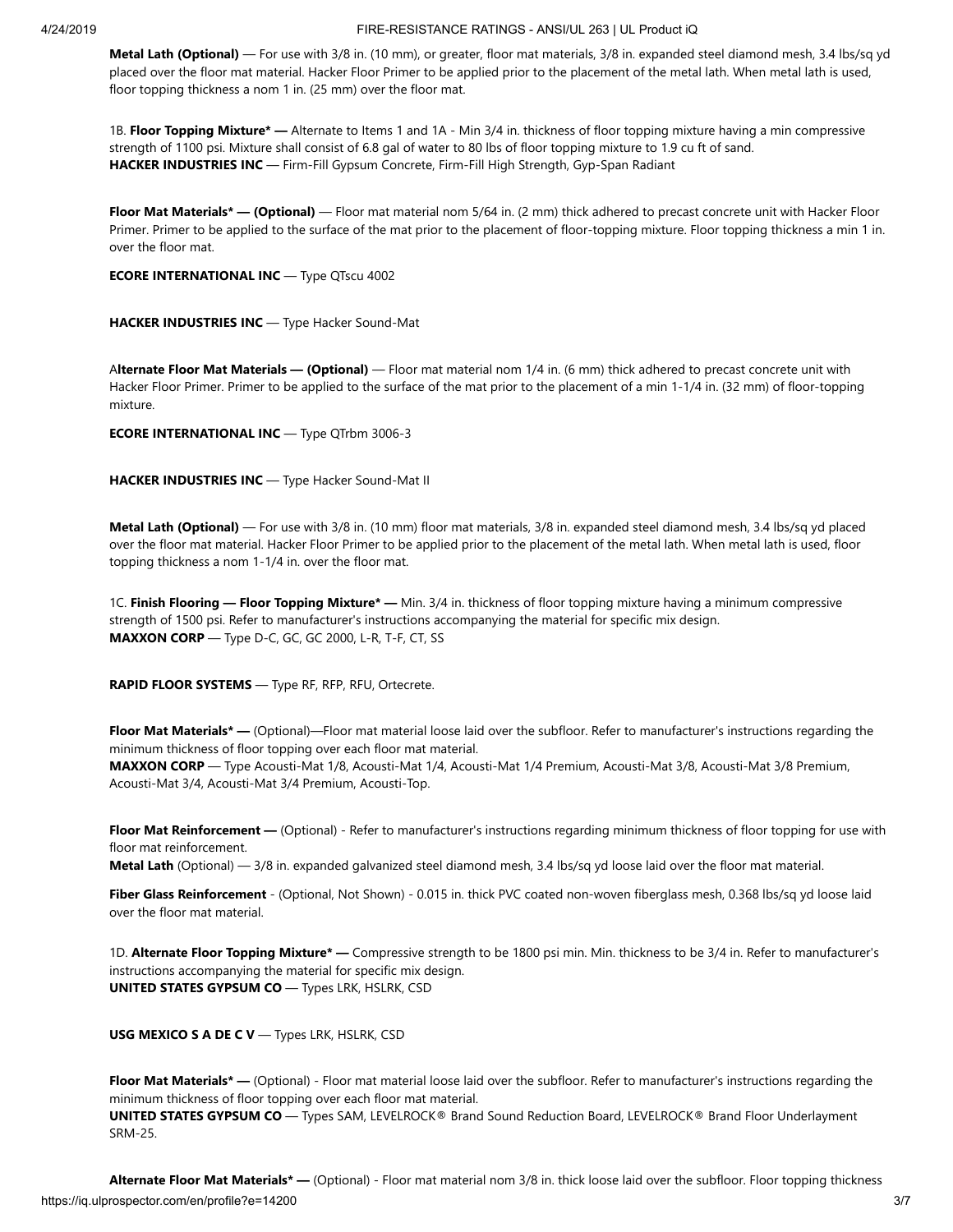a min 3/4 in. over the floor mat. **GRASSWORX L L C** — Type SC50.

1E. **Alternate Floor Topping Mixture\* —** Compressive strength to be 1000 psi min. Thickness to be 3/4 in. min. Refer to manufacturer's instructions accompanying the material for specific mix design.

**ACG MATERIALS** — Accu-Crete types NexGen, Green, Prime, B, M, and PrePour, AccuRadiant, AccuLevel types G40, SD30, and G50.

**Alternate Floor Mat Material\*** - (Optional) - Floor mat material nominal 2 - 9.5 mm thick loose laid over the subfloor. Floor topping shall be a min of 3/4 in.

**ACG MATERIALS** — AccuQuiet types P80, C40, D13, D-18, D25, DX38, EM.125, EM.125S, EM.250, EM.250S, EM.375, EM.375S, EM.750, and EM.750S.

1F. **Alternate Floor Topping Mixture\* —** Compressive strength to be 1000 psi min. Thickness to be 3/4 in. min. Refer to manufacturer's instructions accompanying the material for specific mix design. **FORMULATED MATERIALS LLC** — Types FR-25, FR-30, SiteMix, and SiteMix SL.

**Alternate Floor Mat Material\* —** (Optional) — Floor mat material nominal 2 - 9.5 mm thick loose laid over the subfloor. Floor topping shall be a min of 3/4 in. **FORMULATED MATERIALS LLC** — Types M1, M2, M3, R1, and R2.

1G. **Alternate Floor Topping Mixture\* —** Compressive strength to be 2100 psi min. Thickness to be 3/4 in. min. Refer to manufacturer's instructions accompanying the material for specific mix design.

2. **Precast Concrete Units\* —** Nom 8, 10, 12 or 14 in. thick units. Normal weight aggregate. Cross section similar to the above illustration. **BOCCELLA PRECAST L L C**

## **HOLLOWCORE INC**

3. **End Details —** Restrained and unrestrained.

4. **Joint —** Clearance between slabs at bottom, full length, 1/16 in. min, 5/16 in. max, grouted full length with sand-cement grout (3500 psi min compressive strength) to a max depth of 4-1/2 in. This depth may be maintained by placing a compressible material in the bottom of the joint before applying grout.

Note: A 3/4 in. lateral expansion joint to be provided the full length and depth of the slabs every 14 ft. Expansion should be obtained with noncombustible, compressible material, for example, 24 sheets of 1/16 in. thick ceramic fiber paper (total thickness equals 1-1/2 in.).

5. **End Clearance —** Clearance for expansion at each end of slabs shall be equal to (3/16 plus or minus 1/16 in.) L/17 in., where "L" is equal to length of span in feet.

6. **Min Bearing —** 1-1/2 in.

7. **Beam —** (Optional, Not Shown) — W8x28 min size. The Precast Concrete Units shall be welded to the top flange of the beam by means of weld plates (spaced 48 in. OC max) incorporated in the Units.

8. **Spray-Applied Fire Resistive Materials\* —** (Not Shown) — Applied by mixing with water and spraying in one or more coats the final thicknesses as shown in the table below, on the steel beam following the beam contour. Surfaces of the beam shall be clean and free of dirt, loose scale and oil. Min avg and min ind density of 15/14 pcf respectively. Min avg and min ind density of 22/19 pcf respectively for Types Z-106, Z-106/G, Z-106/HY. Min avg and min ind density of 19/18 pcf respectively for Type 7GP and 7HD. For method of density determination, refer to Design Information Section.

| <b>Restrained</b><br>Assembly<br><b>Rating Hr</b> | <b>Unrestrained</b><br><b>Assembly</b><br><b>Rating Hr</b> | <b>Unrestrained</b><br>Beam<br><b>Rating Hr</b> | Thkns on<br>Beam In. |
|---------------------------------------------------|------------------------------------------------------------|-------------------------------------------------|----------------------|
|                                                   |                                                            |                                                 | 7/16                 |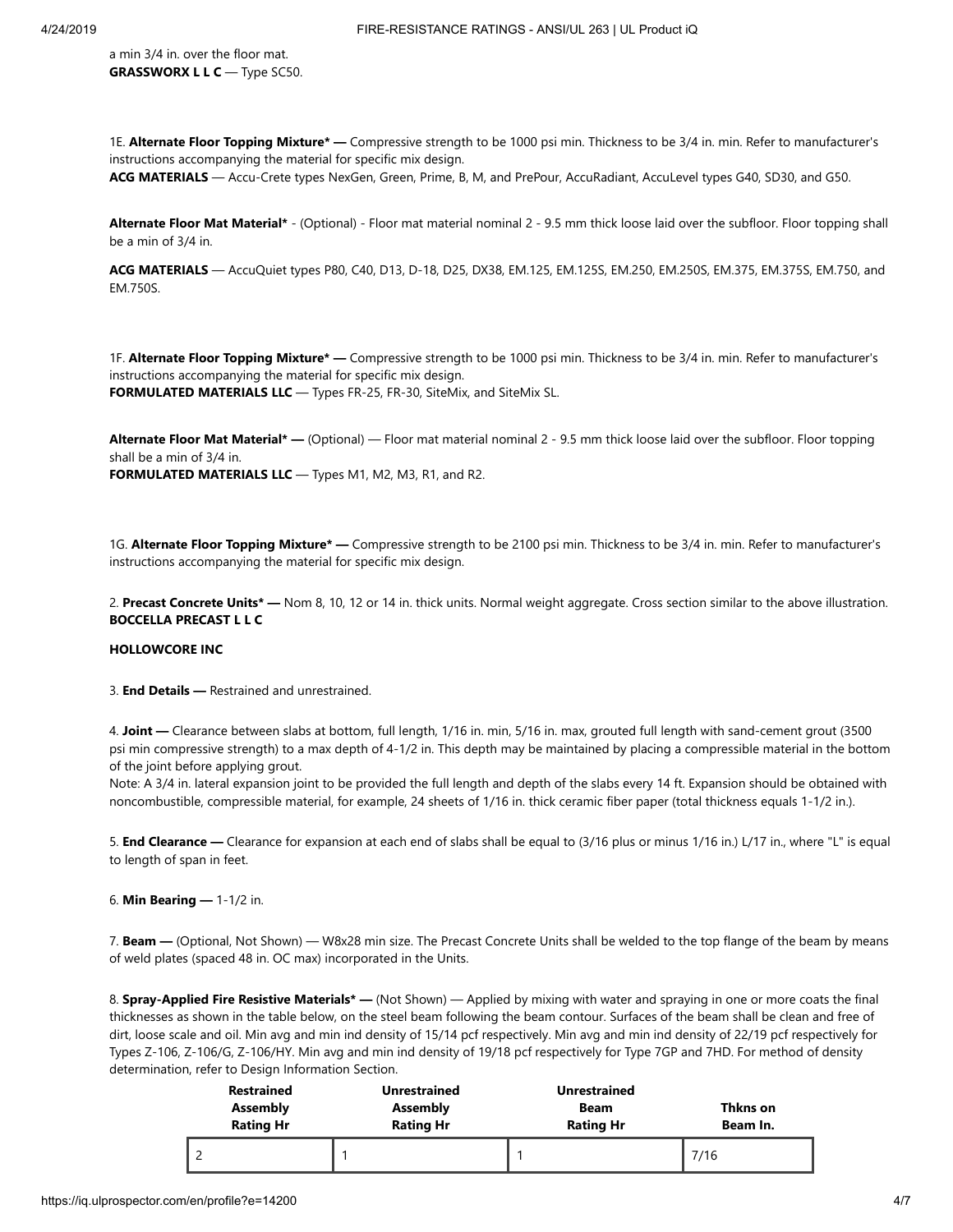| $1 - 1/2$ | $1 - 1/2$ | 3/4        |
|-----------|-----------|------------|
|           | ∍         |            |
| $1 - 1/2$ | $1 - 1/2$ | 3/4        |
|           |           |            |
|           |           | $1 - 5/16$ |

**ARABIAN VERMICULITE INDUSTRIES** — Types MK-10 HB, MK-10 HB Extended Set.

**GCP KOREA INC** — Types MK-6/CBF, MK-6/ED, MK-6/HY, MK-6/HB, MK-6s, MK-10 HB, MK-10 HB Extended Set, Monokote Acoustic 1, Monokote Acoustic 5, Z-106, Z-106/G.

## **PYROK INC** — Type LD.

**SOUTHWEST FIREPROOFING PRODUCTS CO** — Types 4, 5, 5EF, 5GP, 5MD, 7GP, 7HD, 8EF, 8GP, 8MD, 9EF, 9GP, 9MD.

**GCP APPLIED TECHNOLOGIES INC** — Types MK-6/HY, MK-6/HB, MK-6s, MK-10 HB, MK-10 HB Extended Set, Monokote Acoustic 1, Monokote Acoustic 5, RG , Z-106, Z-106/G, Z-106/HY.

8A. **Spray-Applied Fire Resistive Materials\* —** (Not Shown) - As an alternate to Item 8 — Applied by spraying with water to the final thickness as shown in the table below, to the steel beam following the beam contour. Surfaces of the beam shall be clean and free of dirt, loose scale and oil. Min avg and min ind density of 13 and 11 pcf, respectively for Type D-C/F, II, or II HS. Min avg and min ind densities of 22 and 19 pcf, respectively, for Type HP. For method of density determination, refer to Design Information Section, Sprayed Material.

| <b>Restrained</b><br><b>Assembly</b><br><b>Rating Hr</b> | <b>Unrestrained</b><br><b>Assembly</b><br><b>Rating Hr</b> | <b>Unrestrained</b><br><b>Beam</b><br><b>Rating Hr</b> | Thkns on<br>Beam In. |
|----------------------------------------------------------|------------------------------------------------------------|--------------------------------------------------------|----------------------|
| $\overline{c}$                                           |                                                            |                                                        | 3/8                  |
| 2                                                        | $1 - 1/2$                                                  | $1 - 1/2$                                              | 11/16                |
| 2                                                        | 2                                                          | $\overline{c}$                                         |                      |
| 3                                                        | $1 - 1/2$                                                  | $1 - 1/2$                                              | 11/16                |
| 3                                                        | 2                                                          | $\overline{c}$                                         |                      |
| 3                                                        | 2                                                          | 3                                                      | $1 - 5/8$            |

**ISOLATEK INTERNATIONAL** — Type D-C/F, HP, II, or II HS.

8B. **Spray-Applied Fire Resistive Materials\* —** (Not Shown) - As an alternate to Item 8 and 8A — Applied by spraying with water to the final thickness as shown in the table below, to the steel beam following the beam contour. Surfaces of the beam shall be clear and free of dirt, loose scale and oil. Minimum average and minimum individual density of 15 and 14 pcf, respectively, for Types 300, 300AC, 300ES, 300HS, 300N, 3000, 3000ES and SB. For Types 400AC and 400ES min average and min individual density of 22 and 19 pcf, respectively. For method of density determination, refer to Design Information Section, Sprayed Material.

| <b>Restrained</b><br><b>Assembly</b><br>Rating, Hr | <b>Unrestrained</b><br><b>Assembly</b><br>Rating, Hr | <b>Unrestrained</b><br><b>Beam</b><br>Rating, Hr | <b>Min Thkns</b><br>On Beam In. |
|----------------------------------------------------|------------------------------------------------------|--------------------------------------------------|---------------------------------|
|                                                    |                                                      |                                                  | 5/16                            |
|                                                    | $1 - 1/2$                                            | $1 - 1/2$                                        | 1/2                             |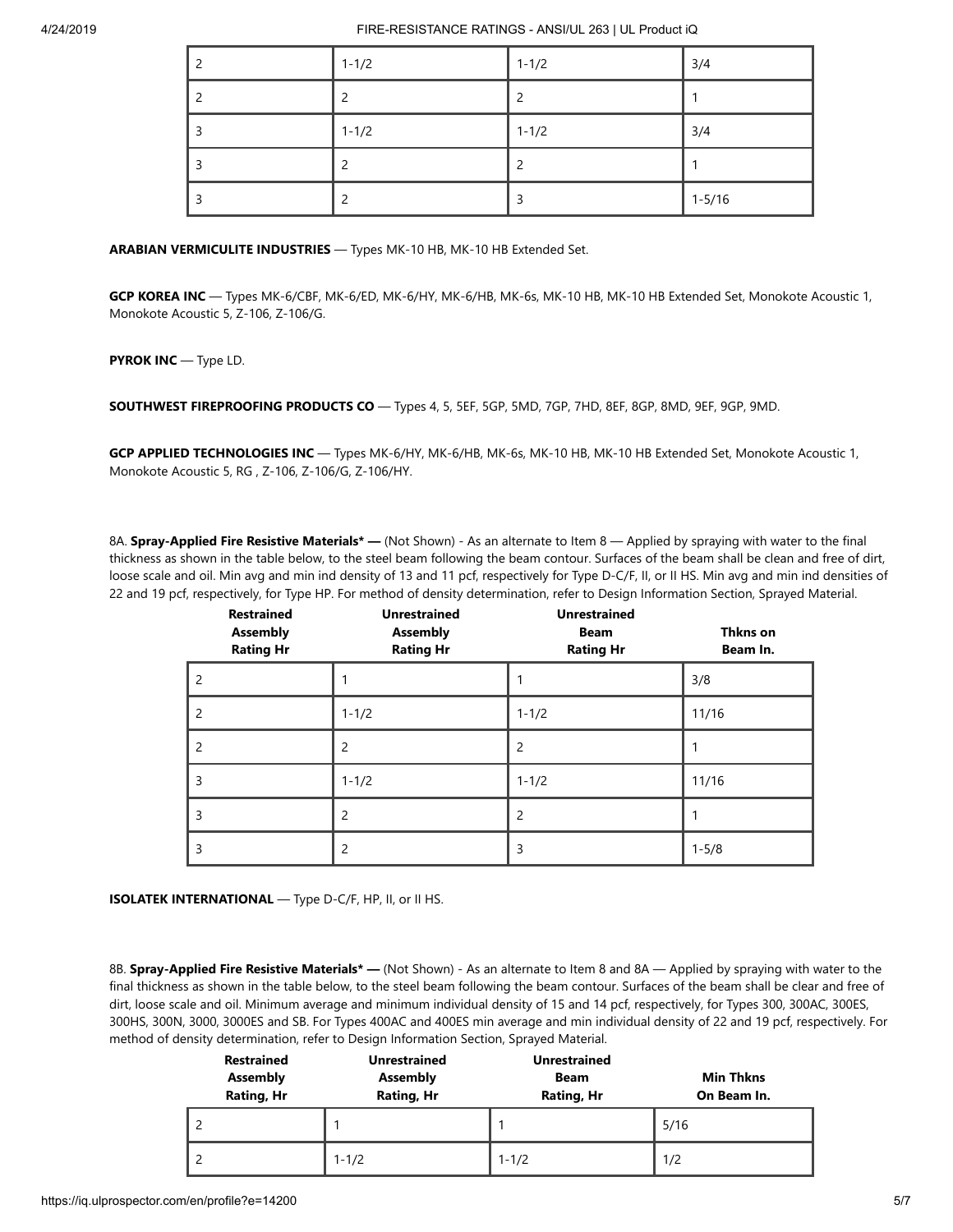| ◠         |           | 11/16      |
|-----------|-----------|------------|
| $1 - 1/2$ | $1 - 1/2$ | 1/2        |
| ◠         |           | 11/16      |
| ◠         |           | $1 - 1/16$ |

**BERLIN CO LTD** — Types 300, 300ES, 300N or SB.

## **GREENTECH THERMAL INSULATION PRODUCTS MFG CO L L C** — Types 300, 300AC, or 400AC.

**ISOLATEK INTERNATIONAL** — Types 300, 300AC, 300ES, 300HS, 300N, SB, 400AC, 400ES, 3000 or 3000ES.

**NEWKEM PRODUCTS CORP** — Types 300, 300ES, 300N or SB.

8C. **Spray-Applied Fire Resistive Materials\* —** (Not Shown) As an alternate to Item 8, 8A, and 8B — Applied by spraying with water to the final thickness as shown in the table below, to the steel beam following the beam contour. Surfaces of the beam shall be clear and free of dirt, loose scale and oil. Minimum average and minimum individual density of 17.5 and 16 pcf, respectively for Type 300TW. Minimum average and minimum individual density of 22 and 19 pcf, respectively for Type 400. For method of density determination, refer to Design Information Section, Sprayed Material.

| <b>Restrained</b><br><b>Assembly</b><br><b>Rating, Hr</b> | <b>Unrestrained</b><br><b>Assembly</b><br><b>Rating, Hr</b> | <b>Unrestrained</b><br><b>Beam</b><br><b>Rating, Hr</b> | <b>Min Thkns</b><br>On Beam In. |
|-----------------------------------------------------------|-------------------------------------------------------------|---------------------------------------------------------|---------------------------------|
| 2                                                         |                                                             |                                                         | 5/16                            |
| 2                                                         | $1 - 1/2$                                                   | $1 - 1/2$                                               | 1/2                             |
| 2                                                         | 2                                                           | 2                                                       | 11/16                           |
| 3                                                         | $1 - 1/2$                                                   | $1 - 1/2$                                               | 1/2                             |
| 3                                                         | $\overline{c}$                                              | $\overline{c}$                                          | 11/16                           |
| 3                                                         | 2                                                           | 3                                                       | $1 - 1/16$                      |

## **GREENTECH THERMAL INSULATION PRODUCTS MFG CO L L C** — Type 400.

**ISOLATEK INTERNATIONAL** — Type 300TW or Type 400.

### **NEWKEM PRODUCTS CORP** — Type 400.

The thickness of Spray-Applied Fire Resistive Materials shown in the table below are applicable when the beams are supporting solid subfloors or floor assemblies containing only fluted floor or form units.

|                  | IVIIII TIIKID III.                         |                                              |
|------------------|--------------------------------------------|----------------------------------------------|
| <b>Rating Hr</b> | <b>Restrained Beam</b><br><b>Rating Hr</b> | <b>Unrestrained Beam</b><br><b>Rating Hr</b> |
|                  | 7/16                                       | 7/16                                         |
| $1 - 1/2$        | 1/2                                        | 3/4                                          |
| 2                | 13/16                                      | 1                                            |
| 3                | $1 - 5/16$                                 | $1 - 5/16$                                   |

**Min Thkns In.**